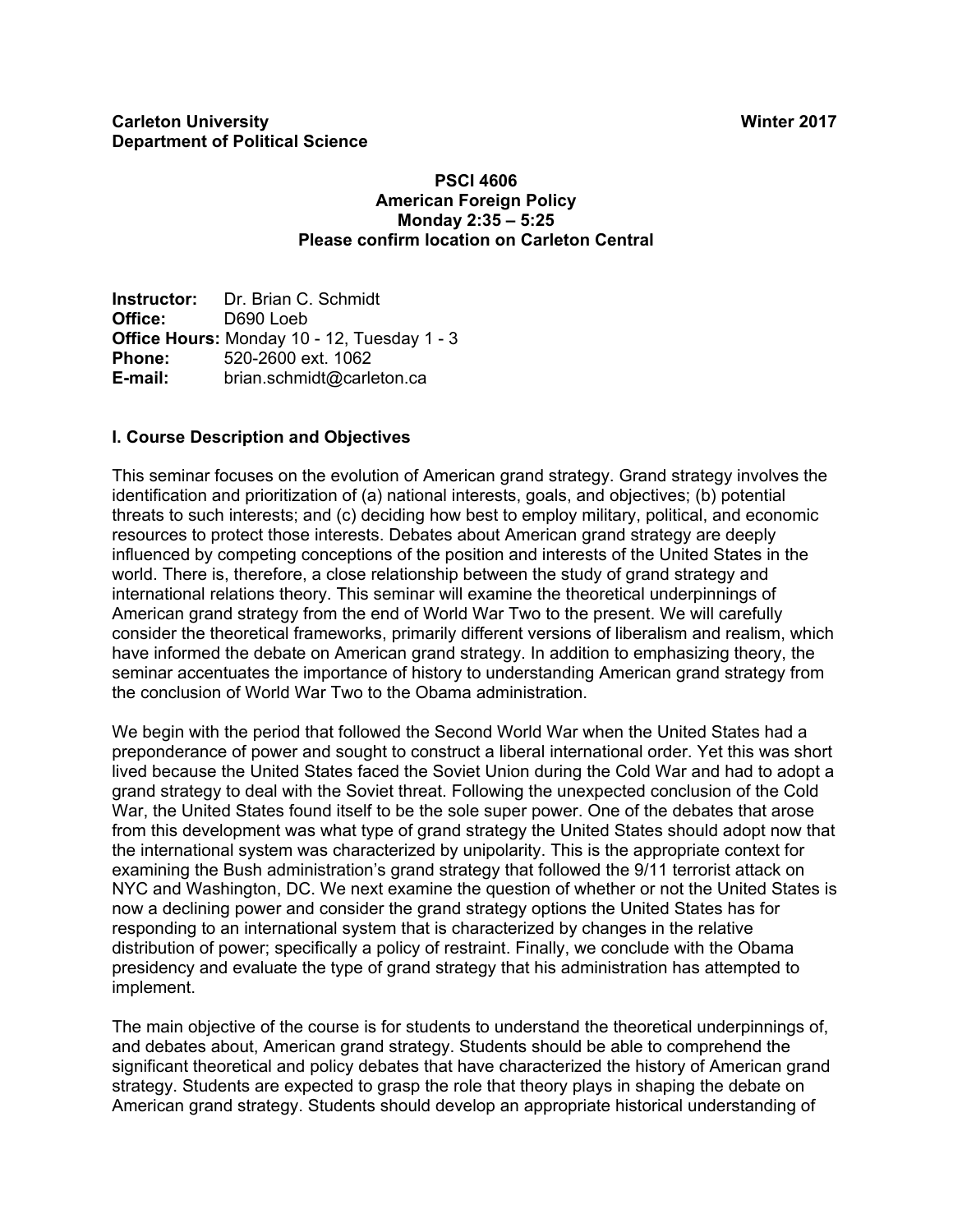these debates and recognize how they continue to impact contemporary debates. By the end of the course a student should be able to identify and understand the major theoretical and policy debates that have characterized the study and practice of American foreign policy. Students should also be conversant with the post-World War Two history of American grand strategy.

#### **II. Course Texts**

There are four required texts for the course that are available for purchase at the Carleton University Bookstore. The required texts have also been placed on reserve at the Carleton University library. All of the other assigned readings have been placed on reserve in the library (reserve readings are indicated on the syllabus with an **(R)**. You can access many of the assigned journal articles by using JSTOR and other search engines that are available through the Carleton University library website (http://catalgue.library.carleton.ca). All of the assigned readings can also be accessed through ARES, which can be found on the course CUlearn website.

- 1. Christopher Layne, *The Peace of Illusions: American Grand Strategy from 1940 to the Present* (Ithaca, NY: Cornell University Press, 2006).
- 2. G. John Ikenberry, *Liberal Leviathan: The Origins, Crisis, and Transformation of the American World Order* (Princeton: Princeton University Press, 2011).
- 3. Barry R. Posen, *Restraint: A New Foundation for U.S. Grand Strategy* (Ithaca: Cornell University Press, 2014).
- 4. Colin Dueck, *The Obama Doctrine: American Grand Strategy Today* (Oxford: Oxford University Press, 2015).

# **III. Course Requirements and Grading Policy**

- A. Class Participation……………………15%
- B. Oral Presentation……………………..15%
- C. Book Review Assignment 1…….……20% **Due Dates: February 6 (Ikenberry) or March 6 (Layne)**
- D. Book Review Assignment 2…………20% **Due Dates: March 27 (Posen) or April 3 (Dueck)**
- E. Take-home Final Exam………..…….30% **Due Date: April 10**

## **IV. Explanations**

A. Your presence and active participation in class is an integral part of this course. Since the course is a seminar you are required to participate actively in class discussions. The reason for this is simple; seminars do not work if there is no student participation. It is necessary that you complete all reading assignments prior to coming to class so that you are fully prepared to engage the assigned material. We will be discussing the assigned material in class and if you fail to participate in class discussions and do not engage the assigned material this will be taken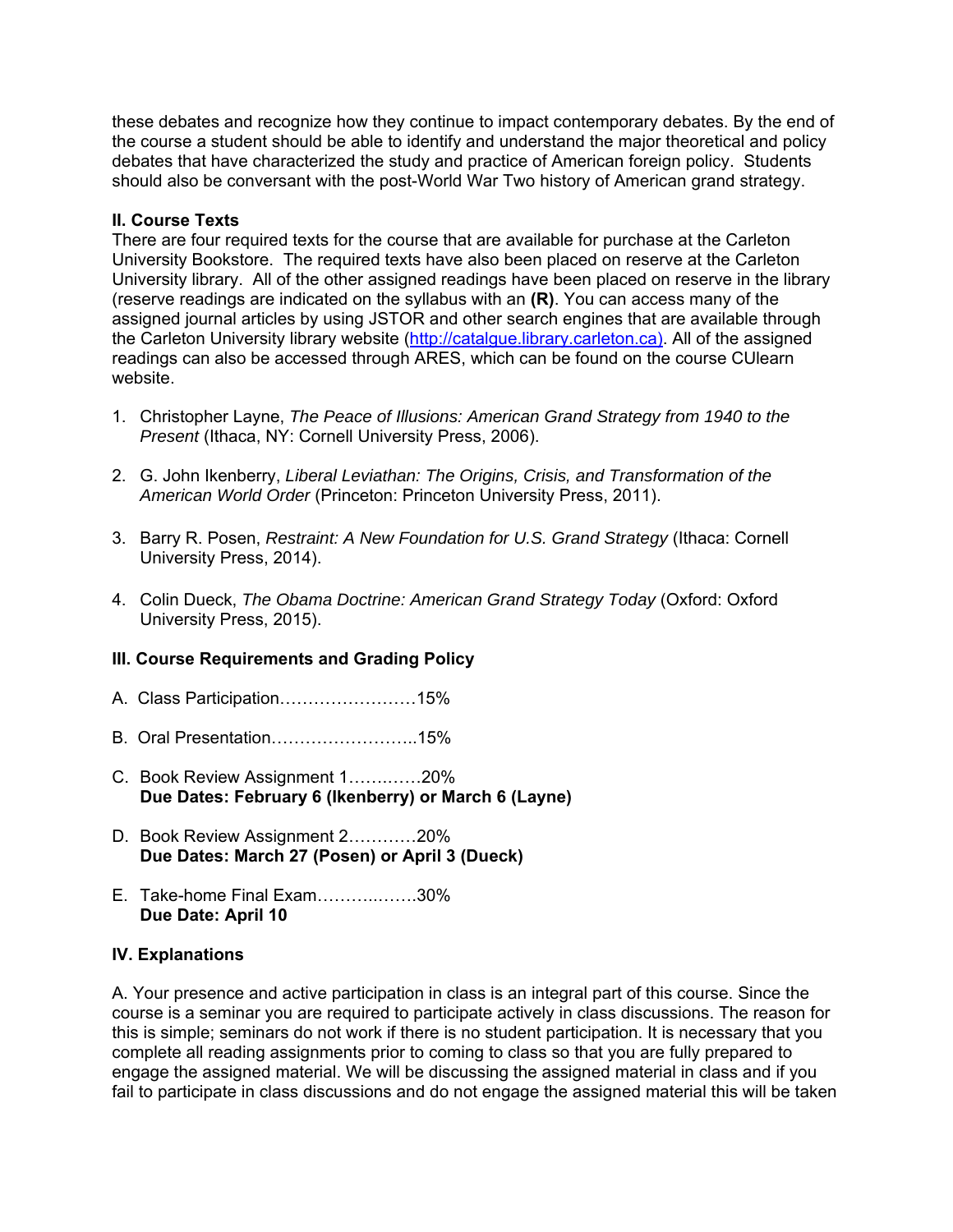as a sign of inadequate preparation and result in a grade reduction. Attendance is mandatory and missing class will result in a grade reduction. In addition to attendance, your class participation grade will be determined by both the quantity and quality of your comments in class. After each class, I will note whether you participated at a high, medium, or low level. This will be reflected in your overall class participation grade.

B. Students will select a date on which they will be responsible for summarizing and raising pertinent questions about the assigned reading. Students will work in pairs and together be responsible for discussing the assigned material, raising questions for class discussion, and preparing a handout that identifies the key themes of the reading and sets forth a number of discussion questions. Your presentation should go beyond merely summarizing the reading (all students are expected to have completed the reading). Please do not simply read your presentation. Please do not simply repeat exactly what is written in the articles or chapters that you are presenting. The function of discussion leaders is not to regurgitate the assigned readings, but rather to engage the material, highlight the main points, and get the class involved in debating and discussing the material. Your aim is to engage the material, to highlight the main points, raise critical issues, critique the material, and get the class involved in debating and discussing the material. Each presentation should be about 15 minutes followed by your questions and class discussion.

Since you are working together in pairs, one person should strive to highlight three or four good points about the reading and the other person should highlight some of the weaknesses and critical points about the reading.

You will be evaluated on the basis of the substance and style of the presentation as well as by the quality of your hand-out and discussion questions. I will especially be looking for evidence that you have carefully read and thought about the assigned readings. Your presentation is expected to cover the main points, issues, and arguments that arise from the readings. The discussion questions are an important component of the presentation and time and energy should be devoted to formulating good questions.

C. You are responsible for writing **two** 6-8 page book reviews of the books we are reading this semester. One review should be of either Ikenberry or Layne and the second review should be of Posen or Dueck. The due dates for each of the book reviews can be found in section three of the course outline (see above).

There are two main aims of this assignment. First, you should provide a concise summary of the book (the main argument, the theoretical framework, organization of the book, type of evidence employed, ect.). The second aim is to link the book you are reviewing to the course material and the debates and issues that have been raised in the assigned reading. In fulfilling these two aims, you should also be critically evaluating the book that you have selected. What are the strengths and weaknesses of the book, how convincing is the author's argument, how important of a contribution has the book made to the study of American foreign policy?

Additional questions to consider when writing your book review:

What are the author's viewpoint and purpose? What are the author's main points? How does this book relate the other books on the same topic? How successful was the author in carrying out the overall purposes of the book? Is the evidence that is provided compelling?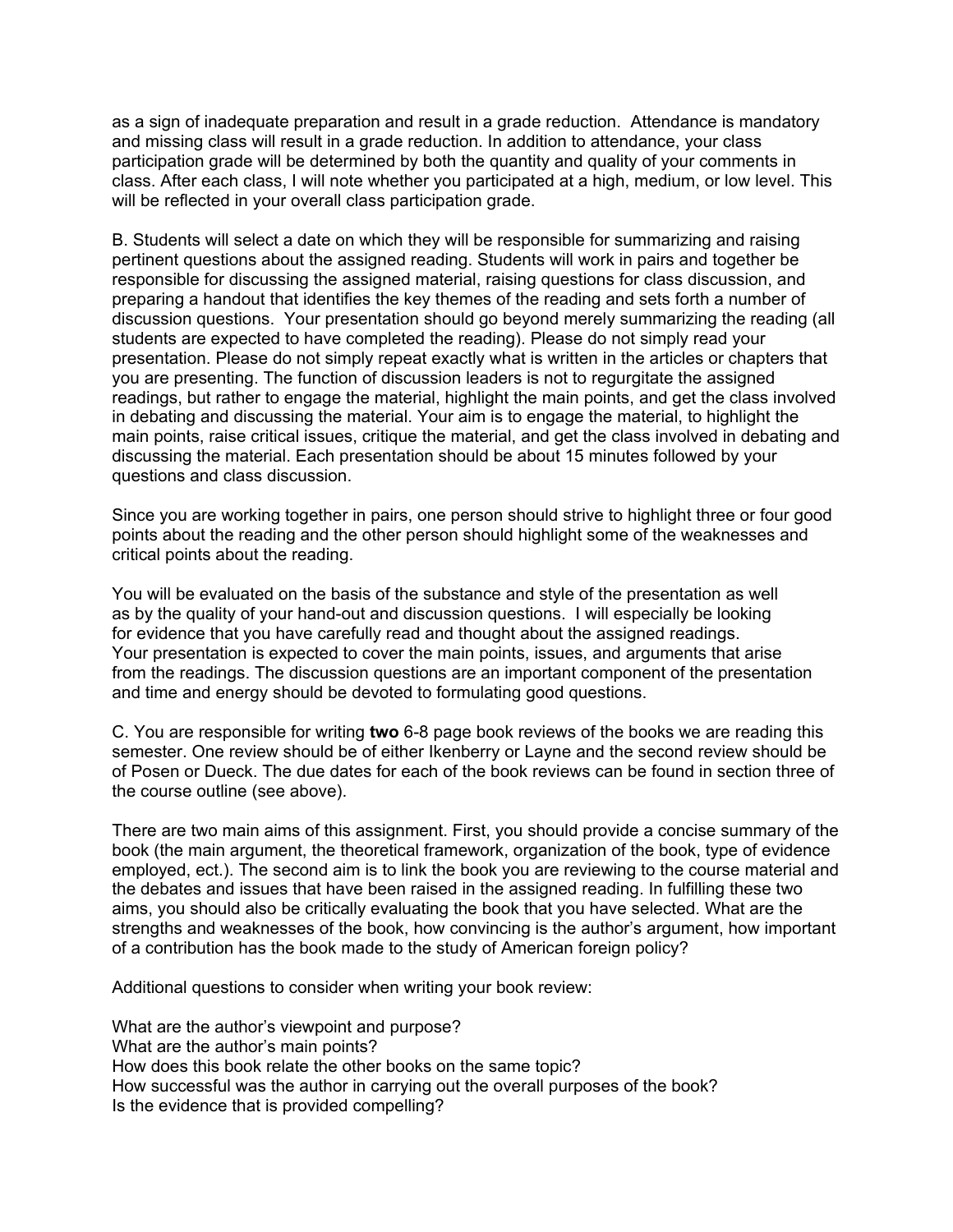If you have never written or read a book review, you should take some time and read some book reviews that have been written in academic journals or a quality newspaper such as the *New York Times* book review section that appears every Sunday. Late review essays will be penalized at the rate of one letter grade a day (e.g. B+ to B for one day late).

D. The final exam will be a take-home exam. The questions will be distributed in class on April 3 and the assignment is due on April 10 at 4:00 p.m. The paper should be handed-in to me at my office (Loeb D690) by 4:00 p.m. Please do NOT use the Political Science drop box; the paper should be turned-in directly to me in my office. There are no exceptions to this due date and late papers will receive a zero. There will likely be two or three questions to answer and each answer should be approximately 5- 7 pages long (typed and double-spaced). More information about the final exam will be provided at the end of the term.

# **V. Other Guidelines**

- To obtain credit in this course, students must meet all of the course requirements. Failure to complete all of the assignments will result in a failing grade for the course.
- Late assignments will be downgraded one letter-grade category per day. For example, a B+ paper, one day late, will receive a B.

# **VI. Topics and Reading List**

## **Week One (Jan. 9) Course Introduction/IR Theory and Grand Strategy**

• Brian C. Schmidt, "Theories of US Foreign Policy," in Michael Cox and Doug Stokes eds., *US Foreign Policy, 2nd ed*. (Oxford: Oxford University Press, 2012): 5-20. (**R**).

## **Week Two (Jan. 16) Liberal Hegemony**

Ikenberry, *Liberal Leviathan*, chs. 1-3.

## **Week Three (Jan. 23) A Liberal Grand Strategy**

- Ikenberry, *Liberal Leviathan*, chs. 4,5.
- G. John Ikenberry, "America's Liberal Grand Strategy: Democracy and National Security in the Post-war Era," in Michael Cox, G. John Ikenberry, and Takashi Inoguchi eds., *American Democracy Promotion: Impulses, Strategies, and Impacts* (Oxford: Oxford University Press, 2000), pp. 103-126. (**R**).

## **Week Four (Jan. 30) The Future of Liberal Order**

• Ikenberry, *Liberal Leviathan*, chs. 6-8.

## Week Five (Feb. 6) **A Hegemonic Grand Strategy**

Layne, *Peace of Illusions*, Introduction, chs. 1-2.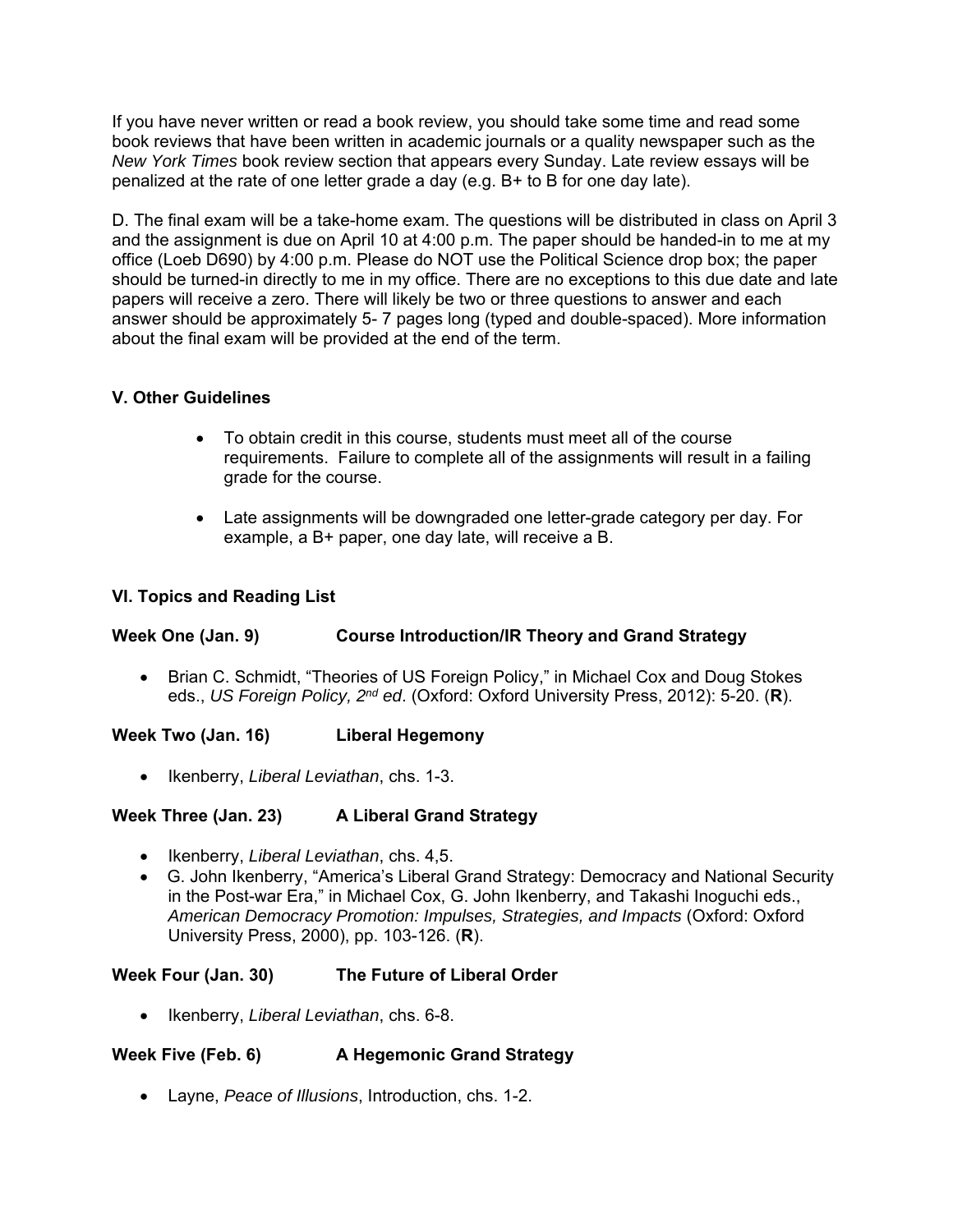#### **Week Six (Feb. 13) Containment**

Layne, *Peace of Illusions*, chs. 3-5

**Week Seven (Feb. 20) No class** 

## **Week Eight (Feb. 27) Offshore Balancing**

- Layne, *Peace of Illusions*, chs. 6-8
- John J. Mearsheimer and Stephen M. Walt, "The Case for Offshore Balancing," *Foreign Affairs* Vol. 95, No. 4 (July/August 2016): 70-83. (**R**).

#### **Week Nine (March 6) The Perils of Liberal Hegemony**

Posen, *Restraint*, chs. Introduction, 1

#### **Week Ten (March 13) Imperial Temptations**

- G. John Ikenberry, "America's Imperial Ambition," *Foreign Affairs* (Vol. 81, No. 5 (September/October 2002): 44-60. **(R)**
- John J. Mearsheimer, "Imperial by Design," *The National Interest*, No. 111 (January/February 2010), pp. 16-34. **(R)**
- Robert Jervis, "Understanding the Bush Doctrine," in Demetrios James Caraley ed., *American Hegemony: Preventive War, Iraq and Imposing Democracy* (New York: Academy of Political Science, 2004): 3-26. **(R)**
- Melvyn P. Leffler, "Bush's Foreign Policy," *Foreign Policy* 144 (September-October 2004): 22-28. **(R)**

#### **Week Eleven (March 20) Restraint**

Posen, *Restraint*, chs. 2- Conclusion

#### **Week Twelve (March 27) Obama's Grand Strategy**

Dueck, *The Obama Doctrine*, chs. 1-3

## **Week Thirteen (April 3) Conservative Alternatives**

Dueck, *The Obama Doctrine*, chs. 4-5

#### **Academic Accommodations**

The Paul Menton Centre for Students with Disabilities (PMC) provides services to students with Learning Disabilities (LD), psychiatric/mental health disabilities, Attention Deficit Hyperactivity Disorder (ADHD),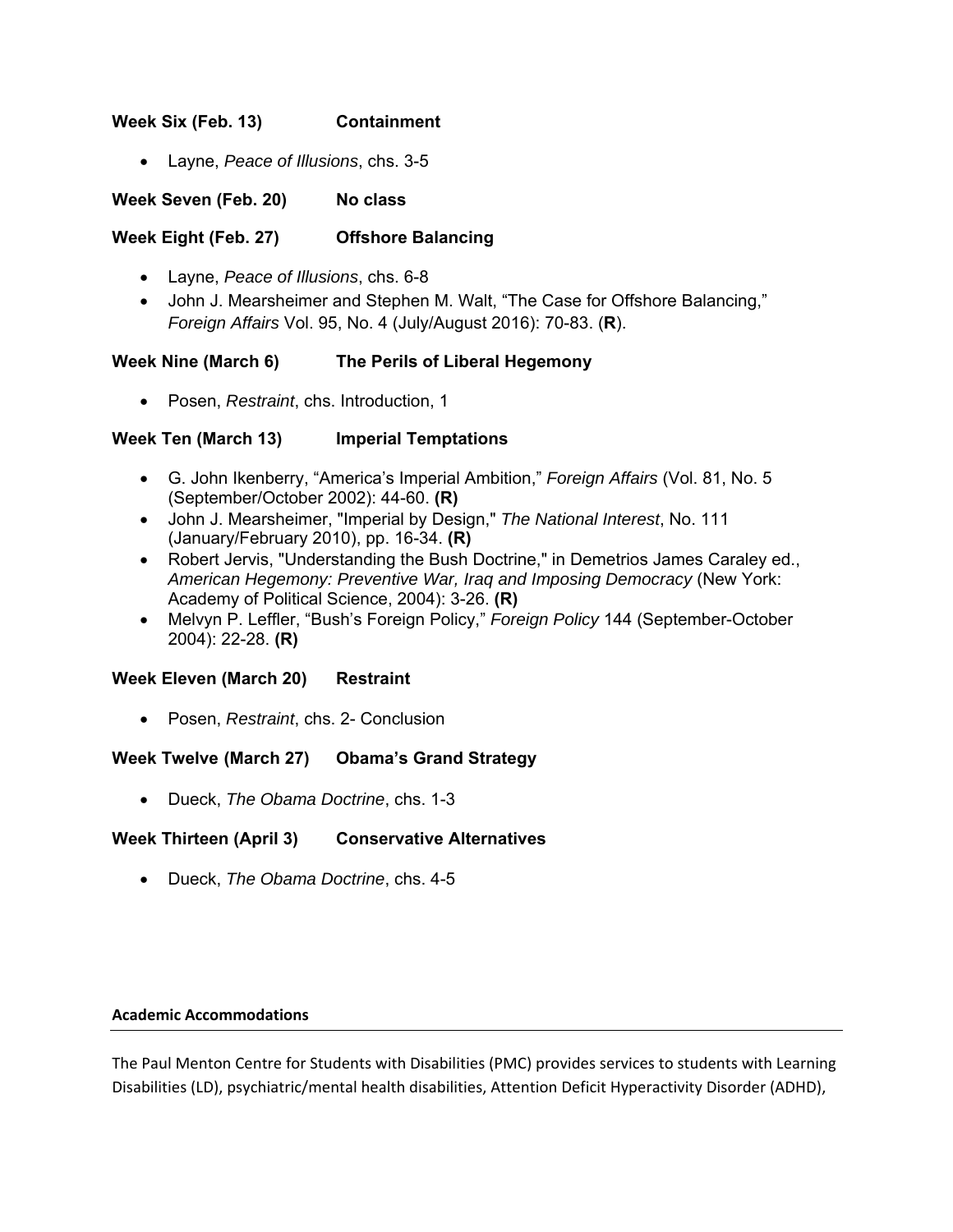Autism Spectrum Disorders (ASD), chronic medical conditions, and impairments in mobility, hearing, and vision. If you have a disability requiring academic accommodations in this course, please contact PMC at 613‐520‐6608 or pmc@carleton.ca for a formal evaluation. If you are already registered with the PMC, contact your PMC coordinator to send me your *Letter of Accommodation* at the beginning of the term, and no later than two weeks before the first in-class scheduled test or exam requiring accommodation (*if applicable*). After requesting accommodation from PMC, meet with me to ensure accommodation arrangements are made. Please consult the PMC website for the deadline to request accommodations for the formally‐scheduled exam (*if applicable*).

**For Religious Observance:** Students requesting accommodation for religious observances should apply in writing to their instructor for alternate dates and/or means of satisfying academic requirements. Such requests should be made during the first two weeks of class, or as soon as possible after the need for accommodation is known to exist, but no later than two weeks before the compulsory academic event. Accommodation is to be worked out directly and on an individual basis between the student and the instructor(s) involved. Instructors will make accommodations in a way that avoids academic disadvantage to the student. Instructors and students may contact an Equity Services Advisor for assistance (www.carleton.ca/equity).

**For Pregnancy:** Pregnant students requiring academic accommodations are encouraged to contact an Equity Advisor in Equity Services to complete a *letter of accommodation*. Then, make an appointment to discuss your needs with the instructor at least two weeks prior to the first academic event in which it is anticipated the accommodation will be required.

**Plagiarism:** The University Senate defines plagiarism as "presenting, whether intentional or not, the ideas, expression of ideas or work of others as one's own." This can include:

- reproducing or paraphrasing portions of someone else's published or unpublished material, regardless of the source, and presenting these as one's own without proper citation or reference to the original source;
- submitting a take-home examination, essay, laboratory report or other assignment written, in whole or in part, by someone else;
- using ideas or direct, verbatim quotations, or paraphrased material, concepts, or ideas without appropriate acknowledgment in any academic assignment;
- using another's data or research findings;
- failing to acknowledge sources through the use of proper citations when using another's works and/or failing to use quotation marks;
- handing in "substantially the same piece of work for academic credit more than once without prior written permission of the course instructor in which the submission occurs.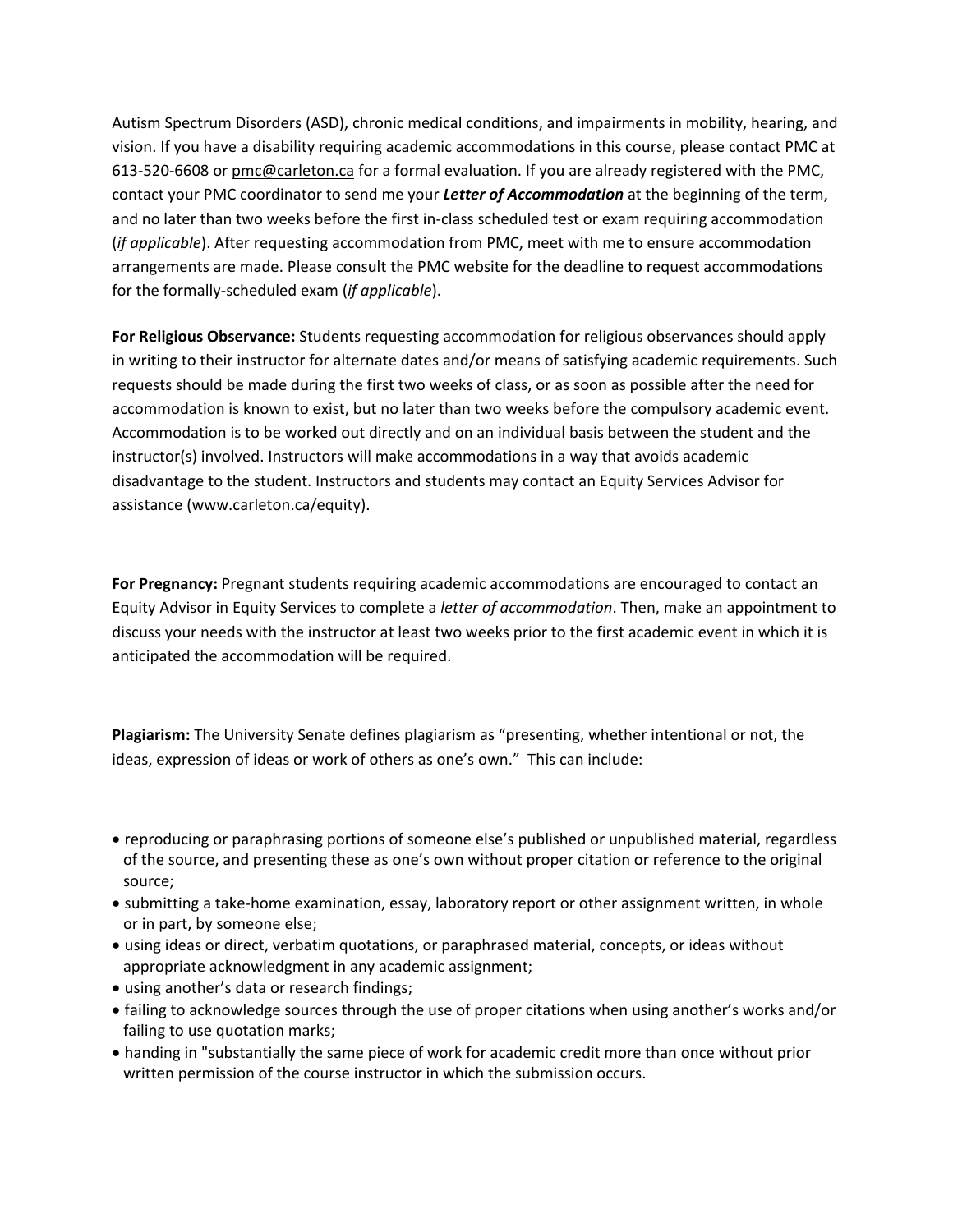Plagiarism is a serious offence which cannot be resolved directly with the course's instructor. The Associate Deans of the Faculty conduct a rigorous investigation, including an interview with the student, when an instructor suspects a piece of work has been plagiarized. Penalties are not trivial. They may include a mark of zero for the plagiarized work or a final grade of "F" for the course.

Student or professor materials created for this course (including presentations and posted notes, labs, case studies, assignments and exams) remain the intellectual property of the author(s). They are intended for personal use and may not be reproduced or redistributed without prior written consent of the author(s).

**Submission and Return of Term Work:** Papers must be submitted directly to the instructor according to the instructions in the course outline and will not be date-stamped in the departmental office. Late assignments may be submitted to the drop box in the corridor outside B640 Loeb. Assignments will be retrieved every business day at **4 p.m.**, stamped with that day's date, and then distributed to the instructor. For essays not returned in class please attach a **stamped, self‐addressed envelope** if you wish to have your assignment returned by mail. Final exams are intended solely for the purpose of evaluation and will not be returned.

**Grading:**  Standing in a course is determined by the course instructor, subject to the approval of the faculty Dean. Final standing in courses will be shown by alphabetical grades. The system of grades used, with corresponding grade points is:

| Percentage | Letter grade | 12-point scale | Percentage | Letter grade | 12-point scale |
|------------|--------------|----------------|------------|--------------|----------------|
| 90-100     | $A+$         | 12             | 67-69      | $C+$         | 6              |
| 85-89      | A            | 11             | 63-66      | С            | 5              |
| 80-84      | A-           | 10             | 60-62      | $C -$        | 4              |
| 77-79      | B+           | 9              | 57-59      | D+           | 3              |
| 73-76      | B            | 8              | 53-56      | D            | 2              |
| 70-72      | <b>B-</b>    | 7              | 50-52      | D-           | 1              |